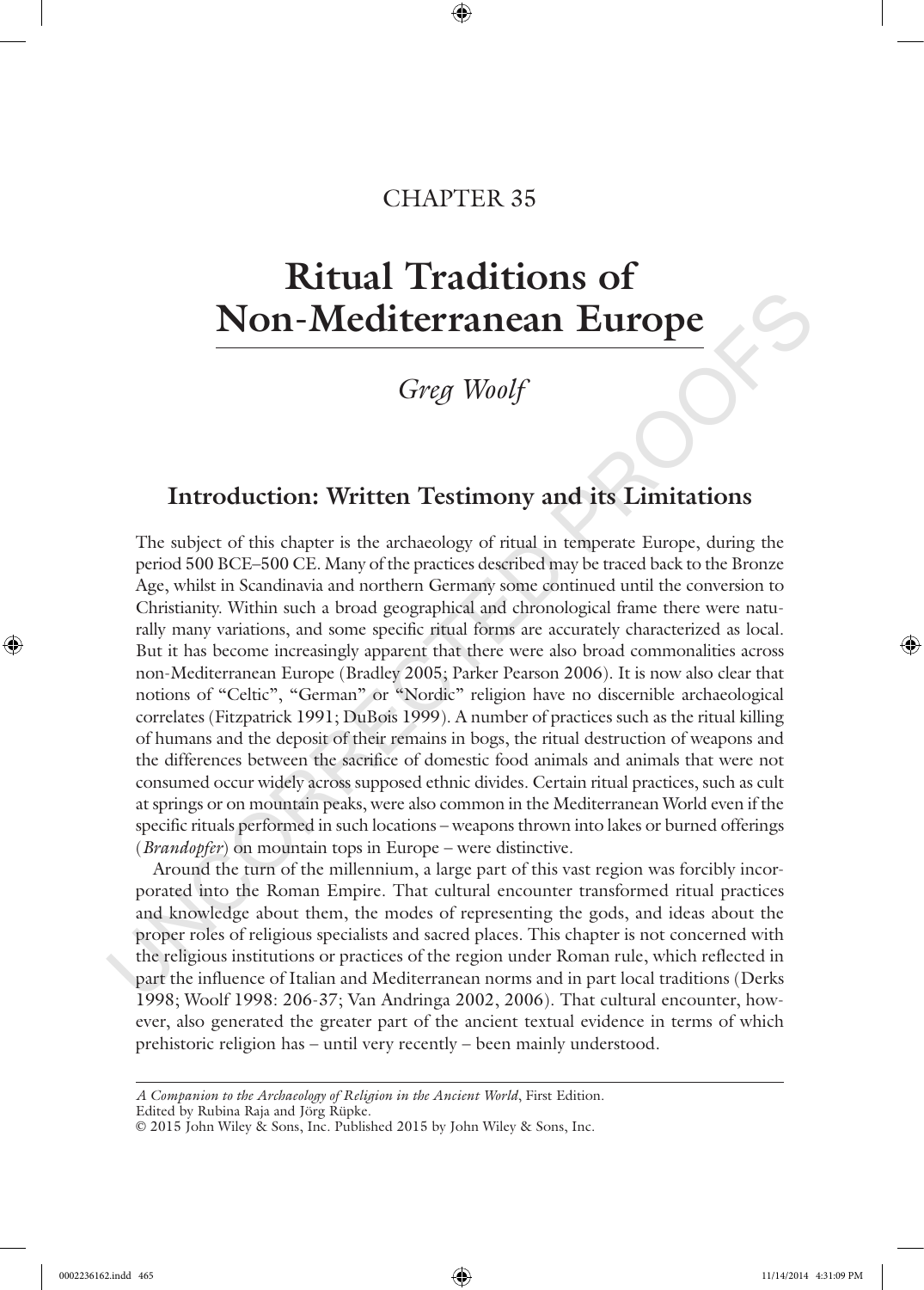⊕

The principal literary sources for pre‐Roman ritual are the accounts offered of Gallic and Germanic religion by Caesar (*De bello Gallico*, especially 6.13–21) and Tacitus (*Germania*, especially 9–10) to which may be added other scattered testimonia also mostly generated in the last and first centuries. Most of those texts concentrated on aspects of Iron Age cult that struck Greek and Roman observers as bizarre. Consequently, these texts say less about aspects of rituals that seemed more familiar, such as the idea that there was a multiplicity of gods, or that gods should receive sacrifices of the same domesticated species as humans consumed, or that much ritual should revolve around the agricultural year and be organized at household level.

These texts tended to exaggerate both similarities and differences from classical norms. So local deities might be translated by the names of more familiar ones (Ando 2005), or else attention might be focused on human sacrifice even when animal sacrifice was more common (Rives 1995). Occasionally this presents apparent incongruities. Notoriously, the Druids are variously presented as implacable enemies of Rome who practiced horrific human sacrifice *and also* as natural philosophers whose teaching on the transmigration of souls can be compared to those of other wise men stereotypically located near the edge of the earth, such as Indian Brahmins and Ethiopian Gymnosophists. Roman period monuments often (but not always) assimilate deities in ways that often preserve a sense of their difference, for example through double naming (such as Mars Lenus or Mercurius Nodens); through assertions of hierogamy between (male) Roman gods and (female) local goddesses; or through portraying local deities with the iconographic attributes of more familiar classical gods such as Hercules. All these documents – literary, epigraphic and iconographic – are products of that cultural encounter around the turn of the millennium; they are hybridizations and translations that can only be understood in the political context of that encounter, and none of them offer disinterested information about the situation prior to Roman expansion. domesticated pecies as humans consumed, or that much ritutal should revolve around<br>the agricultural year and be organized at household level.<br>These texts tended to exaggerate both similarities and differences from classic

Conversion to Christianity initiated slower transformations than Roman conquest. Evidence for the destruction of temples and divine images in the northern provinces of the empire clusters in the last decades of the fourth century CE. Beyond the imperial frontiers – in areas such as Germany, southern Scandinavia and Ireland – high‐profile conversions were still occurring as late as the end of the first millennium CE. (The first Norse settlers of Iceland in the ninth century CE included worshippers of Thor.) Most accounts of pre‐Christian religion in these areas were written much later and in a Christian context. The mediaeval Irish epic poem, the "Táin", is known from eleventh- or twelfthcentury manuscripts, although it draws on a written tradition dating back to the seventh century CE, and described an epic age constructed as pagan. The main sources for pagan Scandinavian religion are the works of Snorri Sturluson writing in thirteenth-century Iceland, again drawing on a centuries‐old tradition of poetry, some of it contained in the broadly contemporary compilation the *Poetic Edda*. These mediaeval texts are good sources for mythic narratives and for the names and characters of particular deities and heroes, but they are poor guides to rituals, beliefs or the social context of pre‐Christian cult practices.

The question of what constitutes an adequate interpretation of ritual is a problem for every kind of religious studies. One difficulty is the potential difference between the (emic) understandings of the participants, and our own (etic) understanding of what was going on. But with the ritual systems of late prehistoric Europe we have to contend with

◈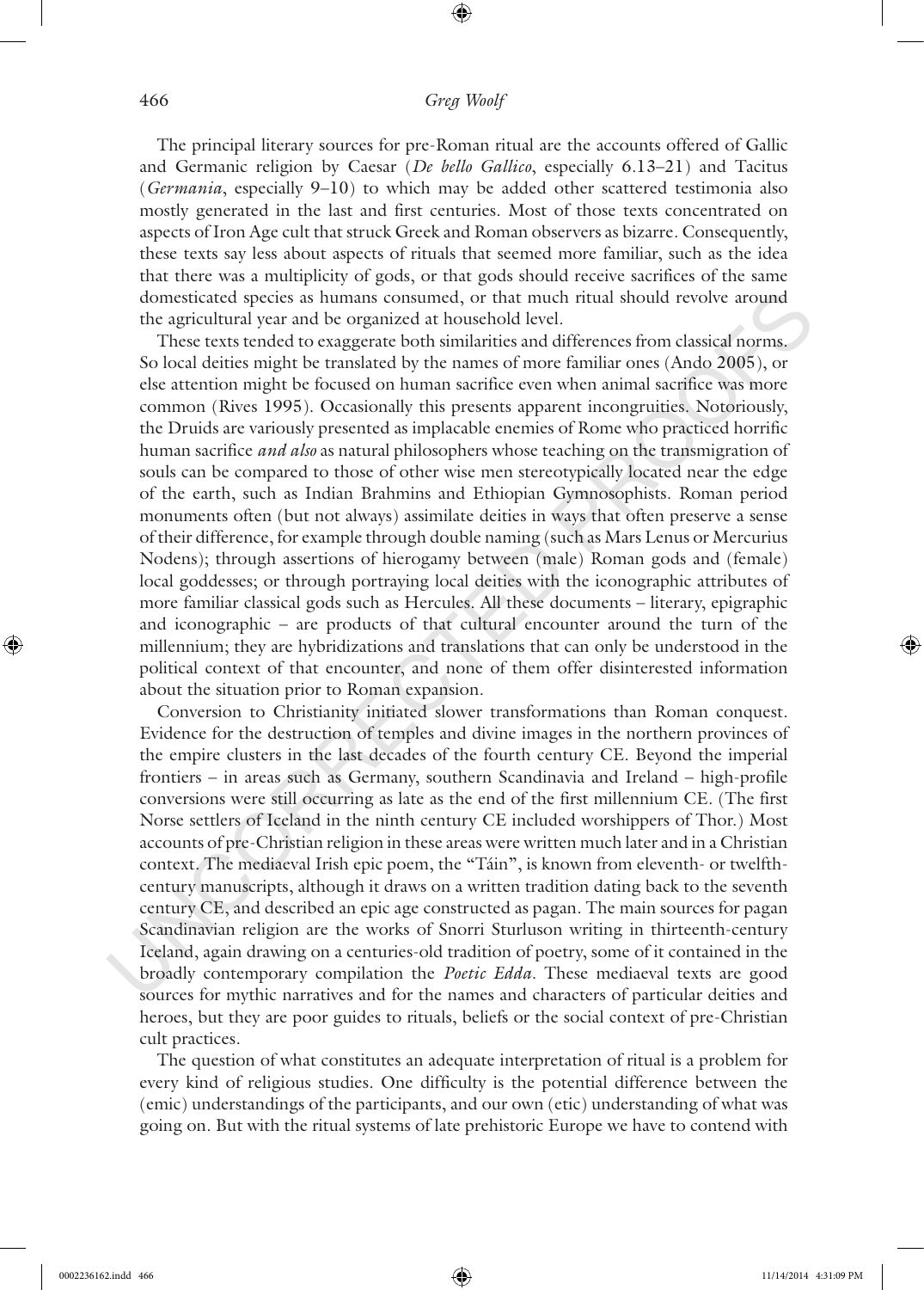these additional sets of understandings created by Greek and Roman witnesses and Irish and Scandinavian/Icelandic poets and scholars, and these can be misleading. Many classical authors (e.g., Diodorus 5.31; Cicero *De Divinatione* 1.41) interpret Druidism largely in terms of the Roman notion of divination, whilst Snorri interpreted at least one instance of blood sacrifice to Odin in terms of the Christian notion of expiation (DuBois 2006). Only recently have researchers begun to realize how much allowance must be made for the distortions created by this perspective.

These limitations of the textual evidence mean that archaeology provides by far the best evidence for ritual and cosmology among the northern peoples. Recently, there has been a move away from interpreting evidence for ritual activity in terms suggested by Tacitus, Snorri and other writers, towards attempts to identifying ritual activity in the material record. The remainder of this chapter surveys the results of these initiatives.

#### **Small–Scale Societies**

Throughout the Iron Age, most of the population of temperate Europe lived in small settlements. Typically this meant some combination of scattered farms and small open villages of around 10 hectares in area (Audouze and Buchsenschutz 1989). In some parts of Europe there were episodes of fortification building, often on hilltops. Even these sites rarely sheltered more than a few hundred permanent residents. The trading centers that began to emerge in southern Scandinavia, southern Britain and northern France during the early mediaeval period were of roughly equivalent size. A small number of much larger nucleated sites – often known as *oppida* – were occupied for a few generations at the end of the Iron Age in an area that extended from eastern France to Bohemia. Their populations may have numbered in the low thousands. The same may be true of the more dispersed settlement concentrations that appear in the same period in some regions of Europe, including eastern and southern Britain and Rumania. None of these had populations larger than the smallest category of Mediterranean city. These limitations of the textual evidence mean that archoology provides by far the secondary and cosmology among the nontrin propels. Recently, there has been a move away from interpreting evidence for ritual activity in

The political organization of Iron Age societies is a matter of debate. Most were probably tribes and chiefdoms. The wider groupings recorded in classical accounts of wars and migrations were often fragile and temporary. Whether or not states of some kind existed in Europe prior to the Roman conquest is a matter of debate: the strongest contenders are in central France, but the evidence is slender (Collis 2000). States certainly did not exist in Scandinavia and other parts of northern Europe before the middle of the last millennium CE (Randsborg 1980).

It is not surprising, then, that temperate Europe had little resembling the great public cults of the Mediterranean world, nor the great regional sanctuaries that began to appear from the eighth century BC, broadly contemporary with the rise of the city-state. Perhaps more surprisingly, neither was Iron Age Europe characterized by extensive sacred landscapes like the megalithic complexes created in the Neolithic at Carnac, Callanish and on Salisbury Plain. The first farming communities of Atlantic Europe had devoted great energy to the construction of chambered tombs, stone circles, henge and cursus monuments that involved great earthworks, and processional routes marked by alignments of stones which were occasionally transported long distances and then orientated with some astronomical precision. Their use and elaboration continued into the Bronze Age

◈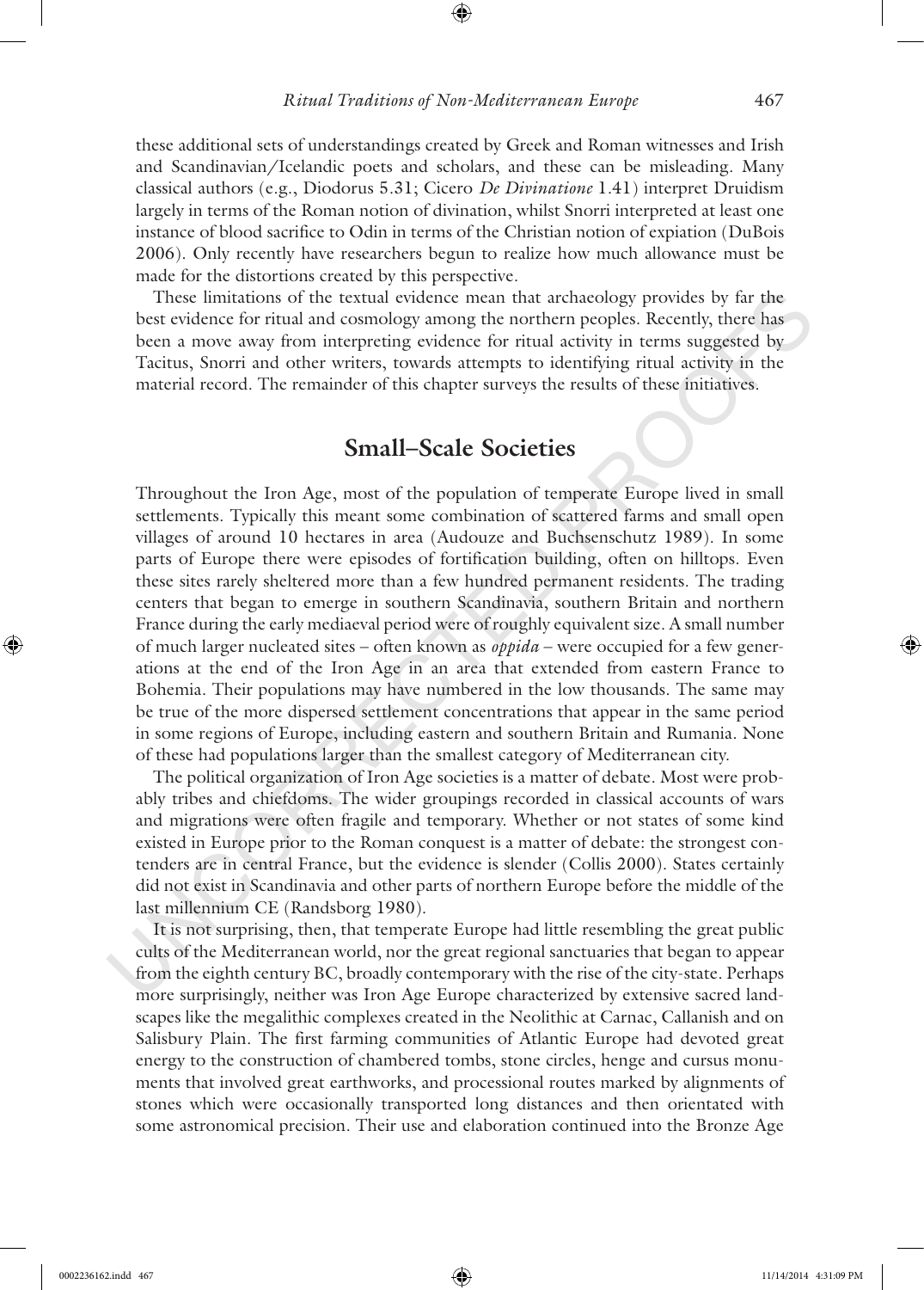⊕

in many regions. Traces of Iron Age ritual have been detected at some these sites, but it suggests reuse of monuments rather than continuity, let alone social memory. Despite the much greater human and economic resources available to Iron Age societies, the greater part of the evidence for ritual is localized and small scale. Most ritual activity took place on domestic sites; that is, on farms, in villages, on hill forts and in their associated funerary complexes. It has recently become apparent that late prehistoric populations concentrated much of their energy on ritualizing central aspects of their everyday lives, notably the construction and abandonment of buildings, the burial of the dead and the rhythms of the agricultural cycle (Bradley 2005). Burials of humans and animals are often found in boundary ditches. The entrances of British roundhouses share a particular cosmological orientation (Oswald 1997). It is against this background of ubiquitous domestic ritual activity that we need to interpret a small number of sites of intense cult practice. These included a series of major sanctuaries sometimes within oppida; exceptional deposits of weapons and human remains probably associated with battles; and a few very rich deposits of metalwork that plausibly represent the final outcome of extensive patterns of gift exchange managed across very long distances by the most powerful members of Iron Age societies. motally the construction and abandoment of buildings, the burid of the deal and the<br>motally perconstrated constrained comparison of buildings, the burid of the deal and the<br>soften fund in boundary dicties. The entrances of

#### **Structured Deposition**

Particular attention is currently devoted to what is most often referred to as "structured deposition". Objects and assemblages found in ditches, under floors and especially in pits, and once dismissed as "rubbish", frequently turn out to be the end result of very carefully performed rituals (Hill 1995). Many of the objects underwent very careful manipulation, including ritual destruction, prior to deposition. They were then arranged very carefully in combinations and on orientations that seem to follow elaborate rules. This care, elaboration and apparent redundancy of effort through which the mundane is defamiliarized are in all societies the hallmarks of ritualization (Bell 1992; Liénard and Boyer 2006).

The ritualization processes characteristic of the European Iron Age (or at least some of them) have left some distinctive archaeological traces. These include human bodies placed on the very bottom of grain storage pits and then covered with other objects; swords that have been deliberately broken into a number of pieces or else tied into knots; musical instruments that have been carefully rendered unusable; and whole or partial animal skeletons of very particular species, placed on specific orientations or associated with particular objects. The places of deposition were carefully chosen, or else created specifically for these assemblages. The material itself might include human and animal remains, metal tools and weaponry, horse equipment, cooking and eating wares and a very large proportion of the coinage found in archaeological contexts (Haselgrove and Wigg‐Wolf 2005). One reason that the significance of these deposits was for so long missed is that both the things deposited and many of the places in which they were deposited had also had conventional mundane uses. But towards the end of their use‐life, both objects and their contexts underwent processes of ritualization. Depositional practices of this kind occur on domestic sites, scattered and nucleated; on oppida; and on sanctuary sites such as that at Gournay-sur-Aronde in Picardy (Brunaux 1988, 2000).

◈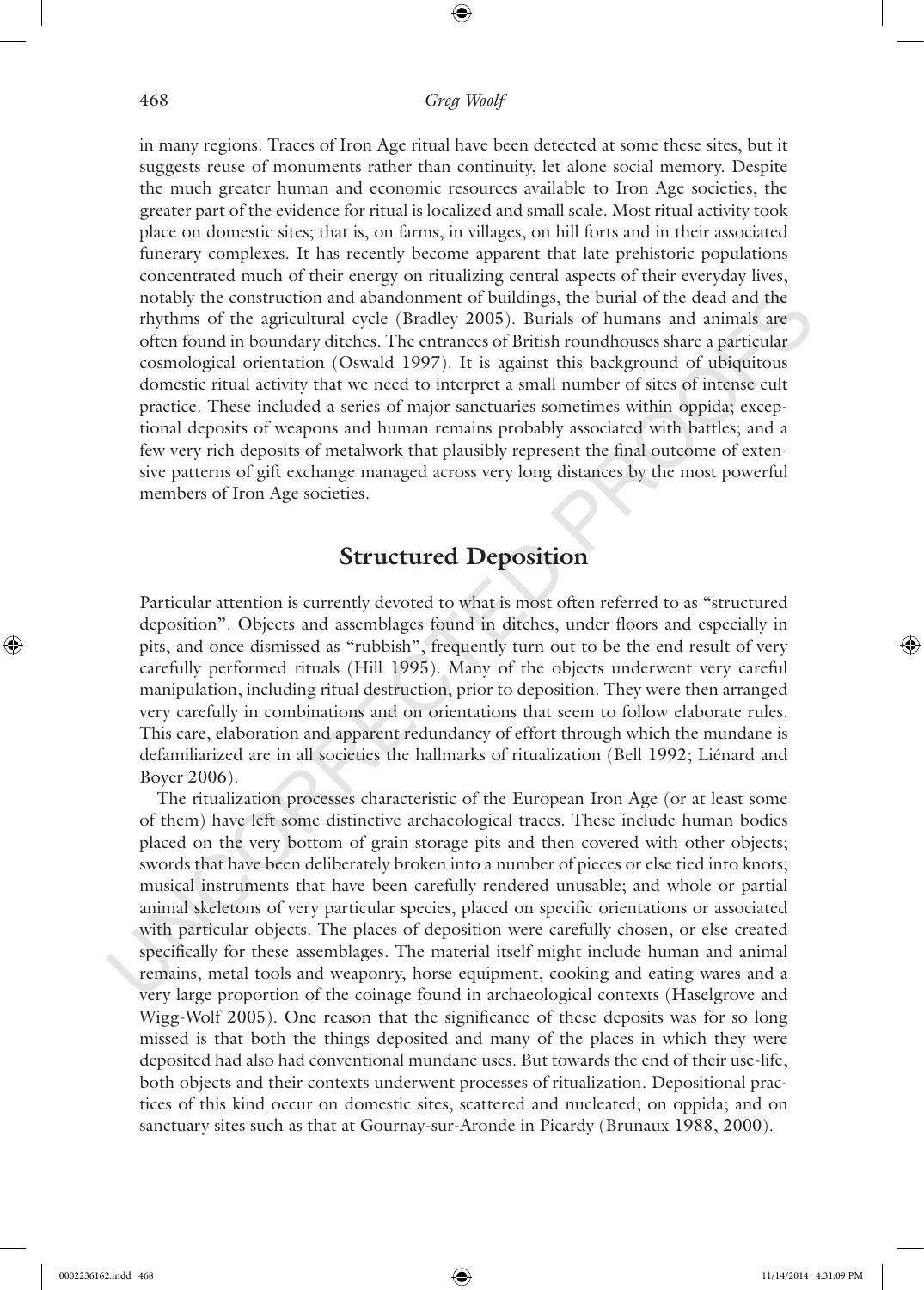#### *Ritual Traditions of Non‐Mediterranean Europe* 469

⊕

Structured deposition often involved the deliberate putting out of use ofitems of value. They might be destroyed, as in the ritual killing of animals or people, or the breaking of swords. Coins might be deliberately defaced, and amphorae cut into pieces. Objects might be put to use by being consigned to places from which they could not be recovered, such as river beds or bogs. It is easy to imagine ceremonies by which the powerful converted economic into symbolic capital by orchestrating ritual destructions of wealth, and we can compare these occasion to large communal feasts for which the powerful provided great quantities of meat and imported wine.

But conspicuous consumption provides only a partial explanation for structured deposition, which might in any case be performed on quite a humble scale as well as in a great public gathering. For a start, destruction was only one component of the treatment given to these materials. When animal remains are found in these deposits they are generally articulated or semi‐articulate; in other words, entire or partial corpses were deposited rather than the waste products of butchery and feasting. Animal carcasses were occasionally manipulated by the removal of limbs, by decapitation, or by the arrangement of stones or pottery around them. Typically, they were aligned very carefully, facing a particular direction or lying on one side or the other. The general principles of careful selection, manipulation and arrangement were widely observed, and the objects involved are broadly the same across Europe. Yet individual sites and regions varied in precisely which species were selected and exactly how they were arranged: sheep were common at Corent, and cattle further north. Regional variation also applied to deposition of human bodies. Human burials in grain storage pits, for instance, are particularly well known in northern France and southern Britain; elsewhere, they are more likely found in watery sites, and perhaps in other places they were disposed of in elaborate ways that have left no trace. The level of elaboration in the treatment of these items shows that destruction/ putting out of use was at best only one among several aims of ritualization processes. powerful provided great quantities of mean and imported wine. But compisons consumption provides only a partial explanation for structured deposition, which might in any case be performed on quite a humble scale as well as

The choice of objects deposited is sometimes suggestive. It is no surprise that weapons were particular objects of cult: iron-working is often associated with magical practices (Hingley 1997). The choices of species deposited was obviously important, as was the age at which they were killed. Horses and dogs were perhaps associated with hunting and particular social classes, or perhaps the fact they were not consumed led to them being treated in similar ways to humans. Swords were closely connected with warrior status in all these societies. At Snettisham in Norfolk (Eastern England) a series of pits contained perhaps as many as 200 torcs made of gold, silver and bronze (Garrow and Gosden 2012). The aggregate value put out of use on this one site is extraordinary. Deposits of elaborate metalwork such as the Battersea shield or gold torcs are perhaps best understood in terms of the generalized use of such valuables in European societies. Assembling the materials for the construction of these objects may well have involved the activation of very long‐distance links, and perhaps the expenditure of significant social and economic capital. Acquiring materials and finding craftsmen for their production made them enormously valuable; they were likely exchanged as gifts and passed down as heirlooms, and perhaps invested with part of the personhood of those who used them (ibid.; Garrow, Gosden, and Hill 2008). Putting treasures like these out of use represented an ostentatious renunciation of the social power they might otherwise have conveyed. It is possible to trace some of these uses of metalwork back to the Bronze Age (Bradley 1990). The most extravagant depositions can be thought of as the culmination of processes of extraction,

◈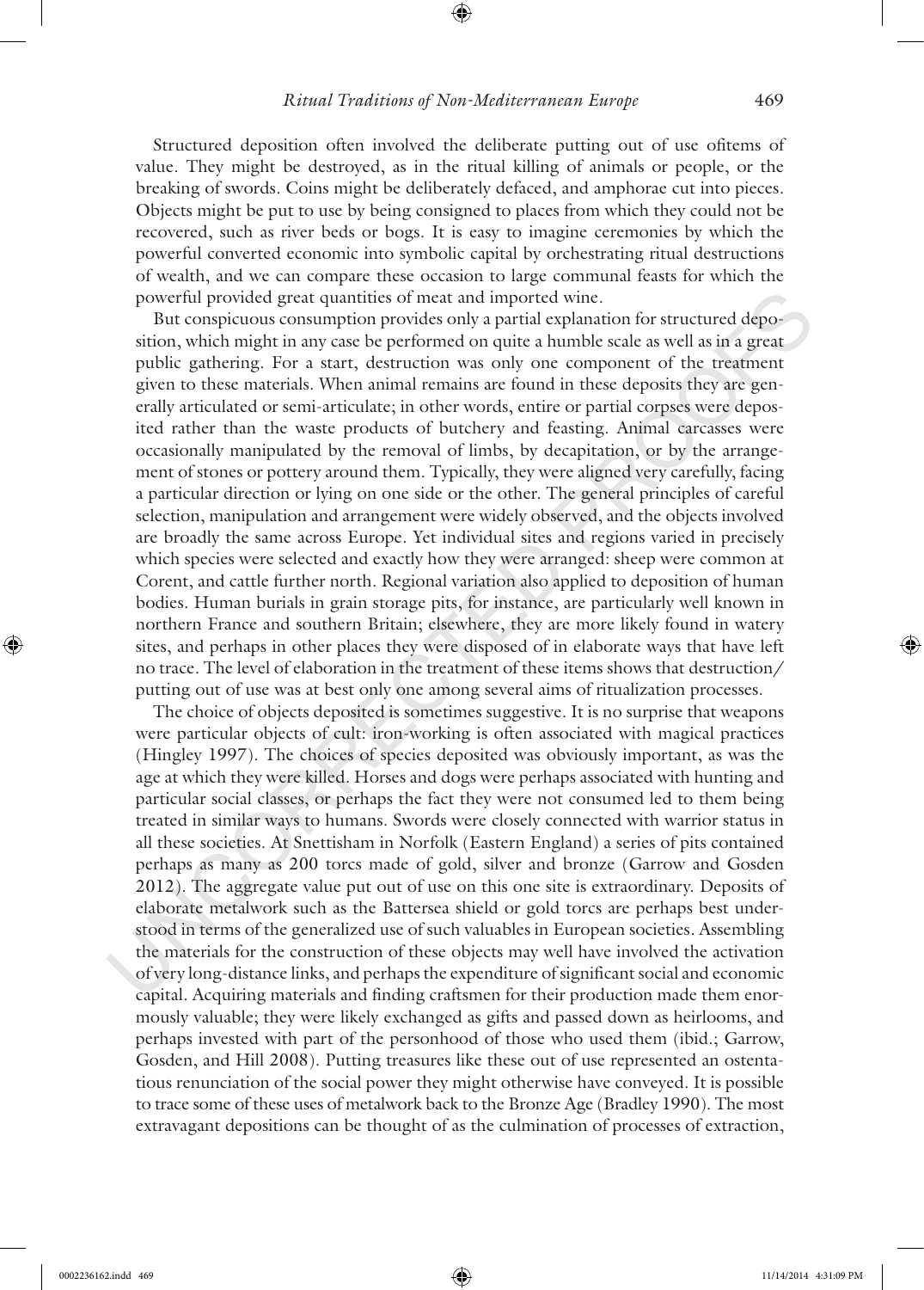processing, craftsmanship and exchange that connected communities across Europe. It may not be fanciful to compare such activity to the megalith building of earlier periods.

Other deposits were not so carefully structured but may have been the result of equally elaborate rituals. At the site of La Tène, a wooden bridge over the outlet of Lake Neuchatel was used for the disposal of weapons and human remains. A similar structure recently excavated at Fiskerton in Lincolnshire was used to make offerings through the late Iron Age of weapons, tools and human and animal remains and in the early Roman period of pots and metal vessels (Field and Parker Pearson 2003). Weapons and metalwork have been recovered from major rivers including the Rhône and the Thames. A similar range of material has been recovered from bogs and lakes across northern Europe. Deposits of this kind continue to be attested from the early Roman period. Roman military equipment has been a common find (Haynes 1997; Nicolay 2007). Most recently, attention has been drawn to the continued ritual manipulation of animal remains during the Roman period (Groot 2008).

## **Rituals of Death**

The other main locus of ritual action – alongside structured deposition on settlement sites and the deposit of weapons and other valuables in watery contexts – was in connection with the treatment of the dead. Funerary rituals during the European Iron Age were very diverse by contrast with those of the periods that preceded them, and regional traditions emerge very clearly. Cremation was probably still the most‐used means of disposing of the dead, but there were many variations. Two categories of special funerary rite stand out: those that seem to have followed the deliberate killing of individuals, and those funerals accorded to the richest members of Iron Age societies.

The subject of ritual killings is both controversial and well studied (Parker Pearson 1986). Bog bodies, many of which show signs of violent and ritualized murder, have been found in the peat sphagnum bogs of Ireland, Britain, the Netherlands, Denmark and northern Germany, where acid conditions prevent the decay of soft material. The victims might be of either sex and can be young or old, often seem not to have undertaken significant manual work during their lives, sometimes had consumed a final meal of fairly unusual ingredients and were killed in a variety of ways including strangulation, stab wounds and perhaps suffocation. All these features suggest a ritualized killing. The bog‐bodies probably represent only a fraction of ritual deaths, since classical testimony adds to a range of methods of execution several that would have left no distinctive archaeological trace including burning humans alive. Fragments of human skeletal material mixed in structured depositions are plausibly connected with ritual killings. period of poss and meal vessels (Field and Parker Pearson 2003). Weapons and meals<br>work have been recovered from anjor rivers including the Rhône and the Thaness<br>A similar range of material has been recovered from boys and

Understanding the rationale for ritualized killing of humans is not easy. The notions that Druids killed humans as part of divinatory rituals and that Vikings might make human sacrifices as expiations have been mentioned already. An Arabic account survives of the killing of a female child at a Viking funeral near Kiev. Was this to provide a female slave in the next world (by analogy with wine to drink and weapons to use after death)? Humans might, of course, be simply considered as valuable objects, and so particularly apt objects of destruction just like torcs and swords. Ethnographic parallels remind us of the range of explanations given for human sacrifice. Human victims might be scapegoats

◈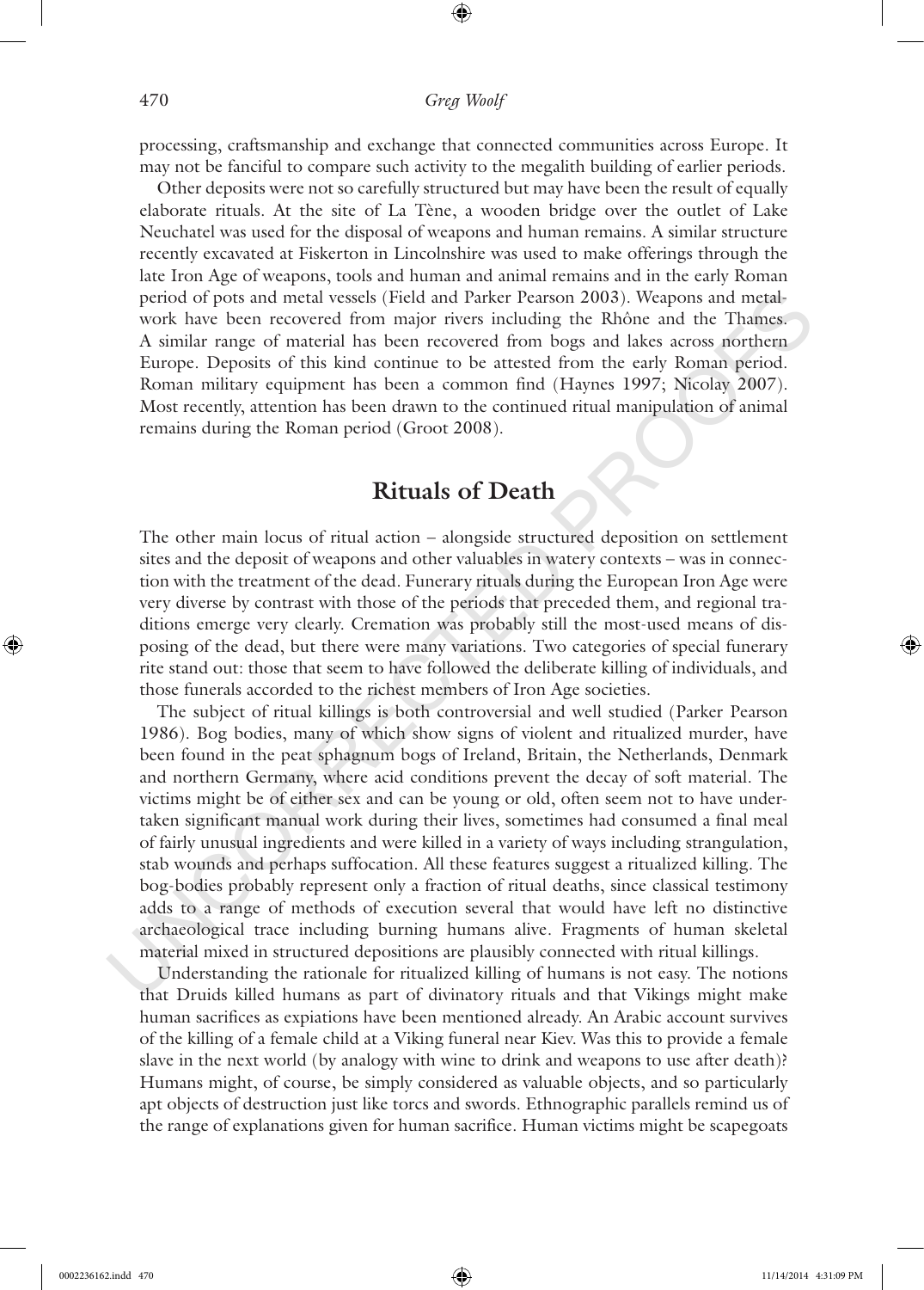or gifts for the gods or servants for the dead. Some ritual killings were of individuals identified as witches, as those who had transgressed religious rule or simply as outsiders (Wait 1986). If we cannot be sure whether unchaste Vestals were buried alive as a punishment, in expiation for their acts or as a remedial measure to restore an order disrupted by their actions, what hope have we in understanding why this or that Iron Age society conducted the ritual killing of some of its high‐status members?

Rich burials, like structured depositions, varied considerably. Local societies often seem to have made their own appropriation from older repertories of funerary ritual (Guichard and Perrin 2002). Inhumation as well as cremation is known, burials were sometimes grouped in enclosures, a few placed in underground chambers, and in rare cases as at Hayling Island, associated with sanctuary sites. A few areas continued wagonburials, once common across Europe. Some continued the tradition of raising barrows over burials. Burials with rich grave goods were common in most areas, and there is generally a relation of mutual exclusion with other kinds of ritual deposition in the same region. Many of the same objects – weaponry, tools and drinking vessels, for example – appear in both funerary and votive contexts, including human remains, tools and weaponry. It is rare to find the same objects hoarded and used as grave goods in the same society, but common to find one means of deposition replacing the other over time (Bradley 1990). seem to have made their own appropriation from older repertories of funerary rival<br>Cuichard and Periri 2002). Inhunation as well as cremation is known, burials were<br>sometimes grouped in enclosures, a few placed in undergro

## **Collective Rituals**

Most prehistoric populations probably gathered in large numbers only rarely, and perhaps most often at time of war. Some of the largest ritual deposits in the archaeological record were probably formed as a sequel to battles between communities or tribes. At Ribemont in Picardy a structure was built to display hundreds of armed corpses (Brunaux 1991). Great quantities of weaponry were found at Hjortspring on the Danish island of Als in a deposit dating to the fourth century BCE (Randsborg 1995; Kaul 2003). A growing number of deposits of this kind have now been documented, many or all perhaps the result of major battles (Jørgensen, Storgaard, and Thomsen 2003; Abegg-Wigg and Rau 2008). A similar monument may have existed on the site of the Varian disaster, but those human remains that have been recovered seem to have been reburied, perhaps by Germanicus' army (Wilbers‐Rost et al. 2007). These rituals were exceptional and rare events, although we can easily imagine they were long remembered.

There is, however, little trace of regular large‐scale participatory rituals like those that characterized the political life of the classical city (Burkert 1987). The general absence of large structures designed to accommodate audiences has suggested that spectacles did not play as prominent a part in late prehistoric religion as they did in the classical cities of the Mediterranean. A semi‐circular structure built of wooden posts very recently found in the hilltop settlement at Corent, near Clermont Ferrand, flanking a large open space (an *esplanade*) could be a structure designed to allow observation of collective rituals (Poux 2012; and the interim report 2011). Constructed in the last decades before the Gallic War it was perhaps modeled on classical theaters, one of which eventually replaced it. At present, it is unique in pre‐conquest contexts, but competitive events could have been staged in open spaces or in valleys. The Situla Art, that appears on most

◈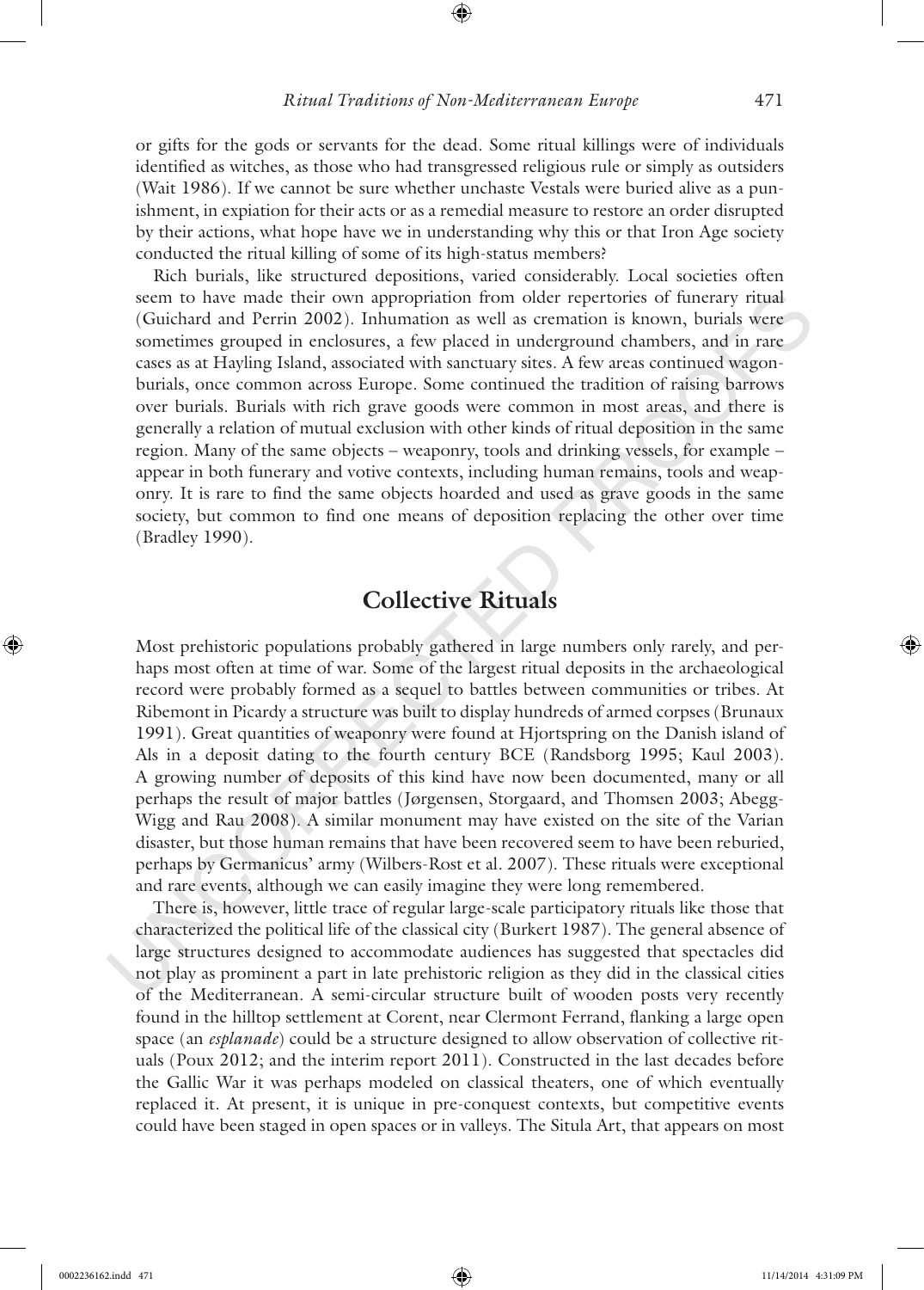⊕

major sites dated to between 650 and 300 BCE in what is now eastern Switzerland, Austria, the Italian Tyrol and Slovenia, depicts not only martial scenes, hunting, and funerary processions but also boxing and chariot racing. The style of these images, although not the bronze buckets on which most appear, suggests connections with Etruria and other Mediterranean societies (Frey 1969; Zaghetto 2007). The musical instrument known as the carnyx, consisting of a long bronze tube and a wide mouth, often elaborately decorated, is often associated with use in battle (as it is portrayed on the Gundestrup Cauldron) but perhaps may have had wider ritual uses, at least in the postconquest period, and perhaps before as well (Hunter 2001: 96–7). One example was found in a Roman period temple at Mandeure and images of the instrument figure on some altars. Five Iron‐Age examples were found recently in the French sanctuary of Tintagnac, in a deposit that also included weapons, helmets and metal standards in the shape of animals, and another was deposited in a bog at Deskford in north‐east Scotland.

By far the best evidence for large‐scale collective ritual is provided by the remains of communal feasting. Classical testimony included accounts of occasions on which chiefs provided meat and drink for various categories of dependents, perhaps only slightly exaggerated in importance by the interest of Athenaeus whose *Dining Sophists* is the source for many fragments. Fragments of imported wine amphorae are found in very great numbers on most late Iron Age settlements in central France. At Corent, there are signs that wine amphorae were ritually destroyed in and around the sanctuary. Wine amphorae, sometimes enclosing strange deposits such as wild birds, occur in some rich burials. An early Iron Age female burial at Vix in Burgundy contained an enormous crater that was probably made in the Peloponnese.

Feasting equipment was also constructed locally. Roasting spits and firedogs are common finds on late prehistoric sites in France. At Chiseldon in Wiltshire, a ritual deposit of at least a dozen bronze cauldrons, with their contents, was found in 2004. Late Iron Age graves from central France include bronze and pottery drinking equipment, amphorae of wine and even the occasional animal carcass. Large assemblages of animal bones on some north European sites have been interpreted as the remains of feasting. Hosting feasts, like elaborate funerals, might have provided the powerful with ways of converting their wealth into social esteem (Dietler 2005). It is more difficult to know what cosmological resonances such events may have had, although there is increasing evidence that major ritual events were concentrated at particular times of years including the midwinter solstice (Parker Pearson 2006). Gundertry Cauldron) but perhaps may have had wider ritual uses, at least in the post-<br>conguest period, and perhaps before as well (Hunter 2001: 96–7). One example was<br>found in a Roman period temple at Mandeure and images

The sacrifice of animals in the classical world is regularly linked with the consumption of meat. Doubtless some prehistoric feasting was associated with sacrifice to the gods: huge numbers of sheep were apparently slaughtered and butchered around the open spaces in the center of oppidum at Corent, and cattle in the corresponding areas of the Titelberg. The range of skeletal material from the Titelberg suggests that some meat was transported off-site for consumption elsewhere (Méniel 2008). But in at least some cases, animals were slaughtered and not consumed. This is especially evident with the slaughter and ritual deposition of horses. A series of deposits outside the oppidum of Vertault (Côte‐d'Or) and the small Roman town that replaced it, include articulated remains of horses and dogs, which were not butchered and were orientated in a particular directions (Bénard 2010: 125–33). The horse burials – usually in pairs or trios but on one occasion numbering 10 individuals – were carried out over the last two centuries BCE and the first CE.

◈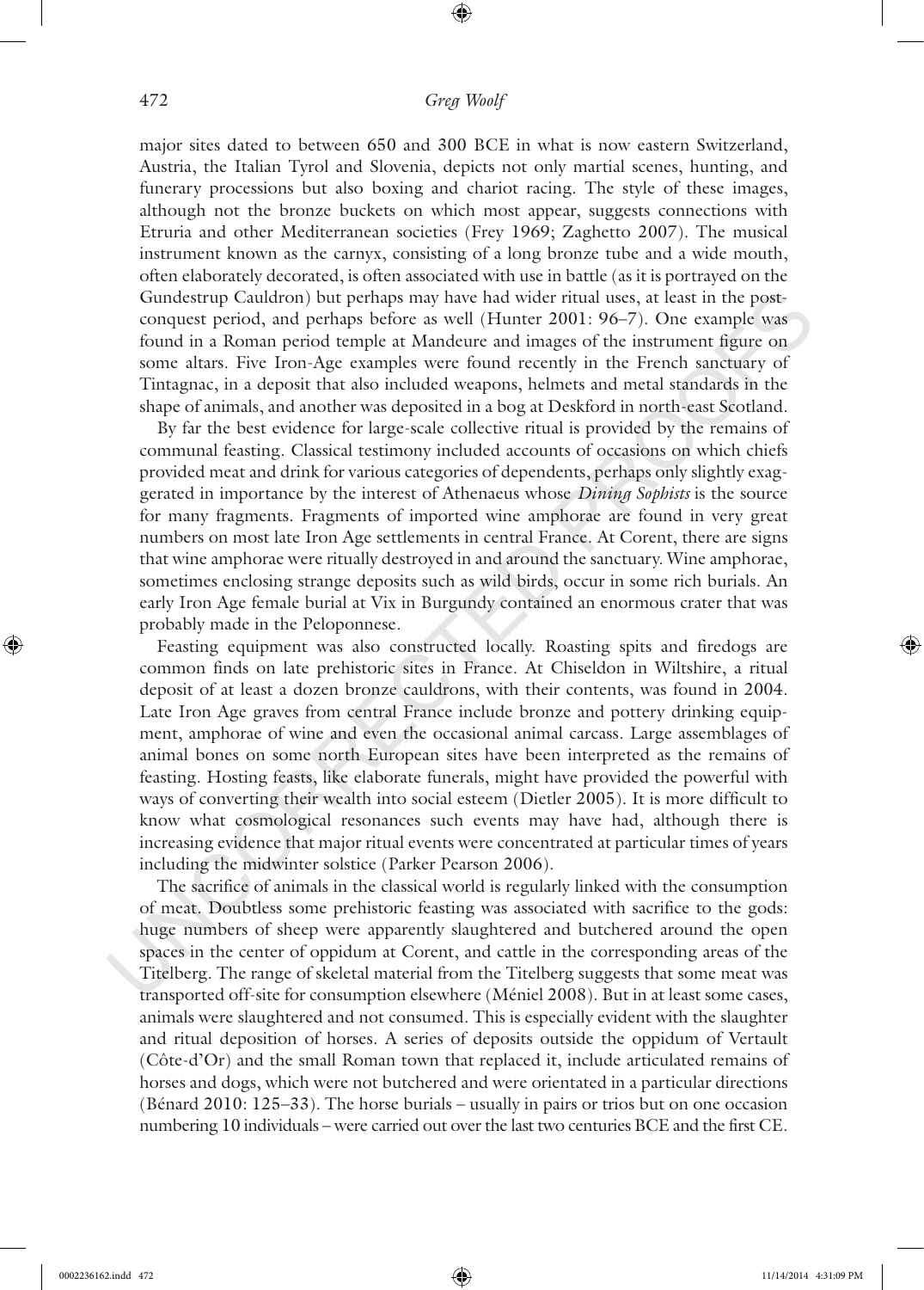A number lie underneath the Gallo‐Roman temple. Dog burials – at least 200 were deposited at Vertault – are apparently a feature of the Roman period. Carcasses of older cattle, also not butchered, were deposited in elaborate ways in the sanctuary of Gournay (Méniel 2008). The different treatment of animals normally eaten and those not eaten (in which we should include sacrificed humans) suggests a conceptual differentiation of rituals that perhaps corresponded to a differentiation among living beings.

#### **Sanctuaries**

Processes of ritualization did on occasion mark particular places as sacred (Brunaux 1991; Haffner 1995). Most sanctuaries were quite small, although the long period over which some were used has resulted in rich deposits.

One example is provided by the offerings of human and animal remains, pottery and tools thrown into a pool surrounded with fences at Oberdorla in Thuringia. The site was used for over one thousand years. Unusually, a series of wooden images that originally surrounded the pool have been recovered. Deposits of this kind were not rare, but it is only occasionally that it is possible to reconstruct their original setting in this way. Classical testimony provides several accounts of sacred lakes and springs, such as the stories about the gold deposited in the Lake of Tolosa and allegedly plundered by the Roman general Caepio. Cult was paid at river sources and rivers were treated as deities in Greek and Roman culture, of course, and it is not always easy to be sure whether post‐conquest cult reflects local ideas, Roman ones or both. Some early medieval Irish texts suggest that lakes might be seen as entrances to other worlds, and the story of Beowulf suggests some such locations may have been seen as the homes of threatening beings. Might the bottom of pits and ditches also have been viewed as key points of contact between different worlds? Other kinds of spatial liminality certainly attracted particular types of ritual: the deposits found at enclosure ditches of farmsteads and hill forts are a case in point. UNCORRECTED PROOFS

Specialized religious structures are rare in Iron Age Europe but there are places where sanctuaries have been identified. The pool at Oberdorla had very little architectural elaboration: perhaps many shrines were like that. A group of sanctuaries have been identified in northern France (Brunaux 1991). Best known is Gournay‐sur‐Aronde where a sequence of enclosures was focused on a pit which, after a period of disuse, became the site of a Gallo‐Roman temple. The rituals conducted here seem to have involved the ritual killing and display of domesticated animals. Unlike many instances of structured deposition some of the carcasses in question were left in the open air for some time.

Another group of sites once identified as sanctuaries are the so‐called Viereckschanzen of central Europe; these were square enclosures with low raised banks, several of which have produced evidence for ritual deposits (Buchsenschutz and Olivier 1989). But their interpretation as sanctuaries has become controversial, partly because of the discovery of domestic waste within some enclosures, partly because sites allocated to this category vary considerably in form, and partly because the ubiquity of ritual action on domestic sites makes the deposits in square enclosures seem less significant. The utility of the category is seriously in doubt. Elaborate pit deposits have been discovered on several sites, and on some hill forts from southern Britain to central Europe various structures

◈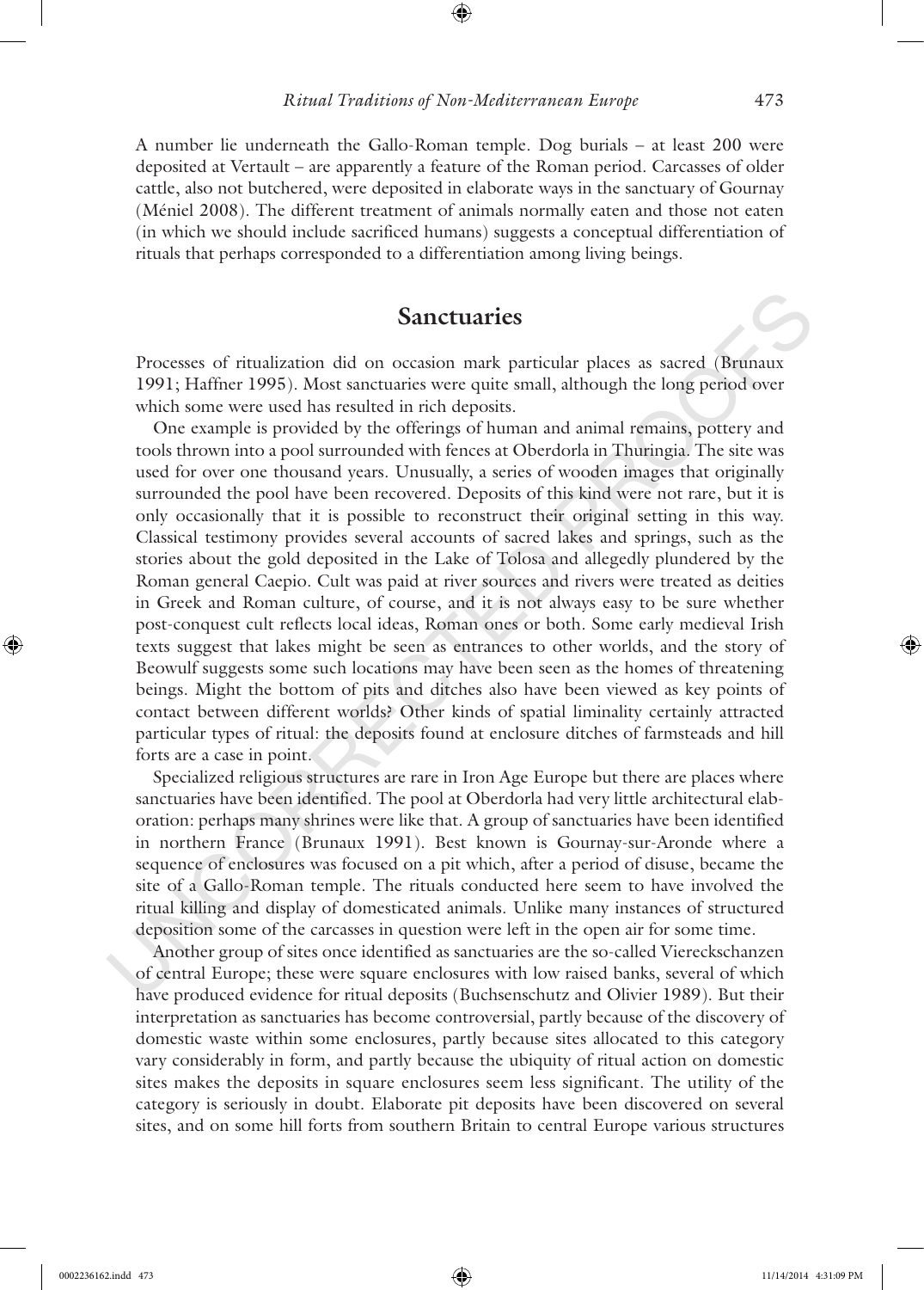⊕

have been identified as shrines (Haffner 1995). It has become more common to seek continuities between Iron Age structures and the more distinctive temple‐types of the western provinces. Many Gallo‐Roman fana seem to be located above sites of pre‐Roman activity: often, as at Vertault, no structures have been identified in the prehistoric levels, but this may reflect the move from post-built to stone-built shrines. At Gournay, there is a clear link between the Iron Age sanctuary and a Roman shrine, many former oppida are the sites of Gallo‐Roman temples and occasionally, as at Hayling Island or in the hillfort of Corent, something like a Roman temple appears in the final Iron Age occupation periods. But in many other regions nothing similar has been identified. Perhaps, as with funerary rituals and structures, we should envisage highly variable local appropriations from a continent‐wide repertoire of ritual forms and practices.

## **Interpretating Late Prehistoric Ritual**

The interpretations that have emerged from the careful contextual archaeology of the last few decades have transformed our view of both Iron Age societies and also Iron Age rituals to the point where neither is now discussed without reference to the other (e.g., Hill and Cumberpatch 1995; Gwilt and Haselgrove 1997). Yet it remains difficult either to be certain about how all this ritual activity related to belief. The life‐ or use‐cycles of buildings also seems to have been marked by rituals, and the foundation deposits of buildings and the deposition of human bodies and other objects in grain storage pits has also been mentioned. Did rituals conducted near the end of the use‐period of a storage pit aim to ensure a continuation of fertility? The association between the burials of individuals and the storage of grain has suggested to some that connections were made between the annual agricultural cycle and the social reproduction of the community (Bradley 2005). Was the burial in the ground of bodies, seeds and treasure on the one hand seen as a means of guaranteeing the appearance of new crops and wealth from the earth? The connection to astronomical cycles makes this seem likely. But it is difficult to be sure. hillion of Corent, something like a Roman nemple appears in the final tron Age occupa-<br>ison periods. But in many other regions nothing similar has been identified. Perhaps, as<br>with funerary rituals and structures, we shou

It is even more difficult to link these practices with the cosmologies attributed to various northern peoples by classical and Christian writers. It would be bizarre if there were no continuities between Iron Age practice and the ways in which their religious world views were translated in antiquity and the middle ages. Yet the difficulty of interpreting as rich an iconographic source as the Gundestrup Cauldron should perhaps be a salutary warning. All the same, the energy devoted to the Roman translation of prehistoric deities into familiarized hybrids should remind us of the enduring hold of these deities on the imagination and of the great gap there was to be bridged between the religious traditions of the Mediterranean world and those of temperate Europe.

## **Guide to Further Reading**

The best succinct guides to the pre‐Roman ritual traditions of Britain, France and Germany are Wait (1986), Brunaux (1988), Todd (2004), and Goudineau (2006). For Scandinavia see Hedeager (1992) and Andrén, Jennbert, and Raudvere (2006). The most thoughtful analyses are contained in Bradley (1990, 2005). Those primarily interested in

◈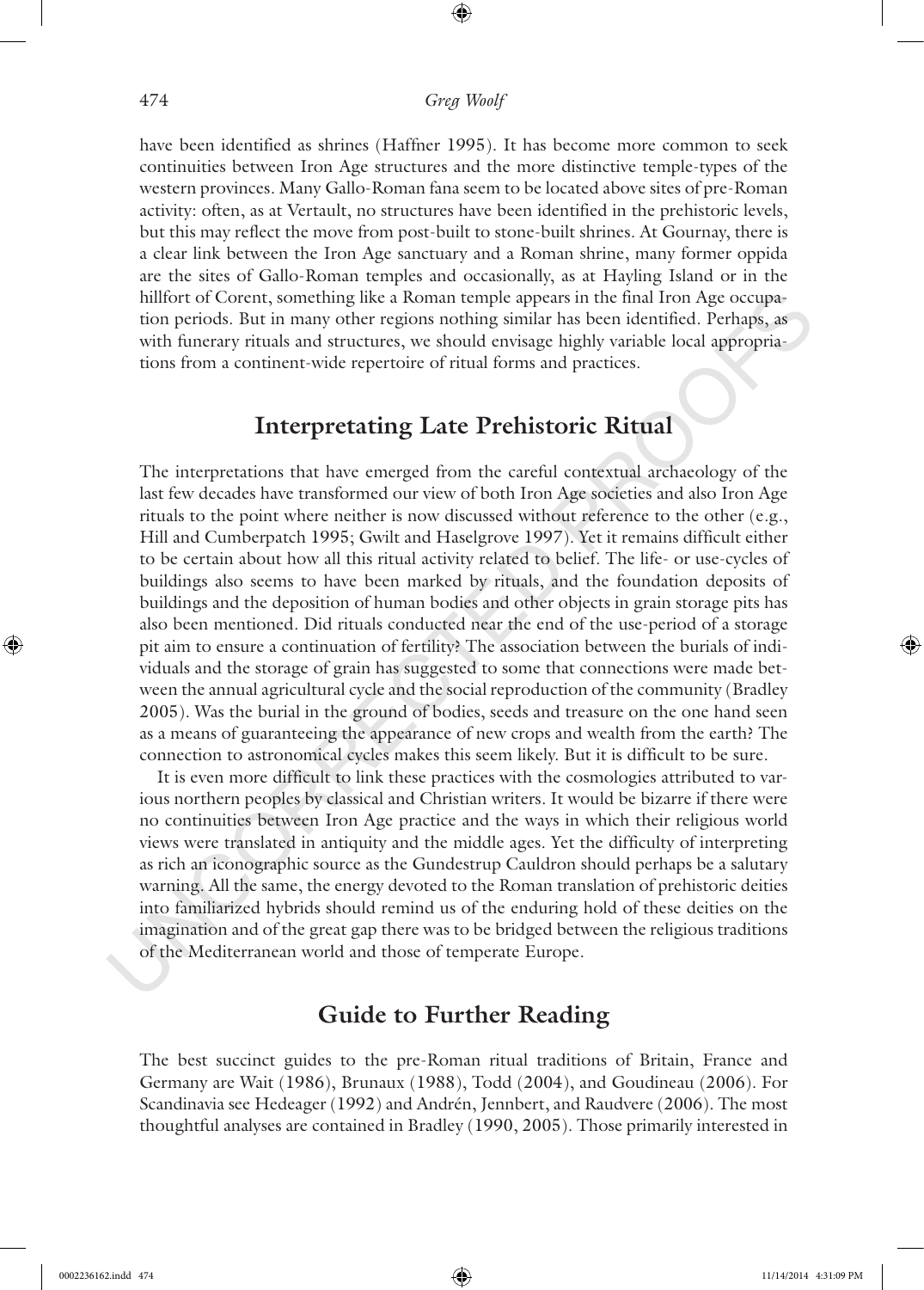the Roman period sequel should consult Derks (1998) and Van Andringa (2002). An idea of the great range of approaches to this material is given by the papers collected by Häussler and King (2008).

## **Acknowledgment**

This chapter has been greatly improved by the comments of participants at the Rome conference, and in particular those of Thierry Luginbuhl, Wolfgang Spickermann and William Van Andringa.

#### **References**

Abegg‐Wigg, Angelika and Andreas Rau (eds.) 2008. *Aktuelle Forschungen zu Kriegsbeuteopfern und Fürstengräbern im Barbaricum: Internationales Kolloquium, unterstützt durch Carlsbergerfondet, Schleswig 15.‐18. Juni 2006*. Schriften des Archäologischen Landesmuseums Ergänzungsreihe 4. Neumünster. 1 an experte and other parallel and other three Europes and the parallel of the conference, and in particular those of Thierry Luginbuhl, Wolfgang Spickermann and<br>
William Van Andringa.<br> **REFERENCIES**<br>
Alegg-Wigg, Angelika

Ando, Clifford. 2005. "Interpretatio romana." *CP* 100(1): 41–51.

- Andrén, Anders, Kristina Jennbert, and Catharina Raudvere (eds.) 2006. *Old Norse Religion in Long‐Term Perspectives: Origins, Changes and Interactions*. Lund.
- Audouze, Françoise and Olivier Buchsenschutz. 1989. *Villes, villages et campagnes d'Europe celtique*. Paris.
- Bell, Catherine. 1992. *Ritual Theory, Ritual Practice*. Oxford.
- Bénard, Jacky (ed.) 2010. *Gaulois et Gallo‐Romains à Vertillum: 160 ans de découvertes archéologiques (communes de Vertault et Molesme, Côte‐d'Or)*. En Crausaz.
- Bradley, Richard. 1990. *The Passage of Arms: An Archaeological Analysis of Prehistoric Hoards and Votive Deposits*. Cambridge.
- Bradley, Richard. 2005. *Ritual and Domestic Life in Prehistoric Europe*. London.
- Brunaux, Jean‐Louis. 1988. *The Celtic Gauls: Gods, Rites and Sanctuaries*. London.
- Brunaux, Jean‐Louis (ed.) 1991. *Les sanctuaires celtiques et le monde méditerranéen*. Dossiers de Protohistoire 3. Paris.
- Brunaux, Jean‐Louis. 2000. *Les religions gauloises: Nouvelles approches sur les rituels celtiques de la Gaule indépendante*. Paris.
- Buchsenschutz, Olivier and Laurent Olivier (eds.) 1989. *Les Viereckschanzen et les enceintes quadrilatérales en Europe celtique*. Paris.
- Burkert, Walter. 1987. "Die antike Stadte als Festgemeinschaft." In Paul Hugger (ed.), *Stadt und Fest: Zu Geschichte und Gegenwart europäischer Festkultur*. Unträgeri. 24–44.
- Collis, John R. 2000. "'Celtic' Oppida." In Mogens H. Hansen (ed.), *A Comparative Study of Thirty City‐State Cultures*. Copenhagen. 229–39.
- Derks, Ton. 1998. *Gods, Temples and Ritual Practices: The Transformation of Religious Ideas and Values in Roman Gaul*. Amsterdam Archaeological Studies 2. Amsterdam.
- Dietler, Michael. 2005 *Consumption and Colonial Encounters in the Rhône Basin of France: A Study of Early Iron Age Political Economy*. Lattes.
- DuBois, Thomas A. 1999. *Nordic Religions in the Viking Age*. Philadelphia.
- DuBois, Thomas A. 2006. "Rituals, Witnesses, and Sagas." In Anders Andrén, Kristina Jennbert, and Catharina Raudvere (eds.), *Old Norse Religion in Long‐Term Perspectives: Origins, Changes and Interactions*. Lund. 74–8.
- Field, Naomi and Mike Parker Pearson (eds.) 2003. *Fiskerton: An Iron Age Timber Causeway with Iron Age and Roman Votive Offerings: The 1981 Excavations*. Oxford.

⊕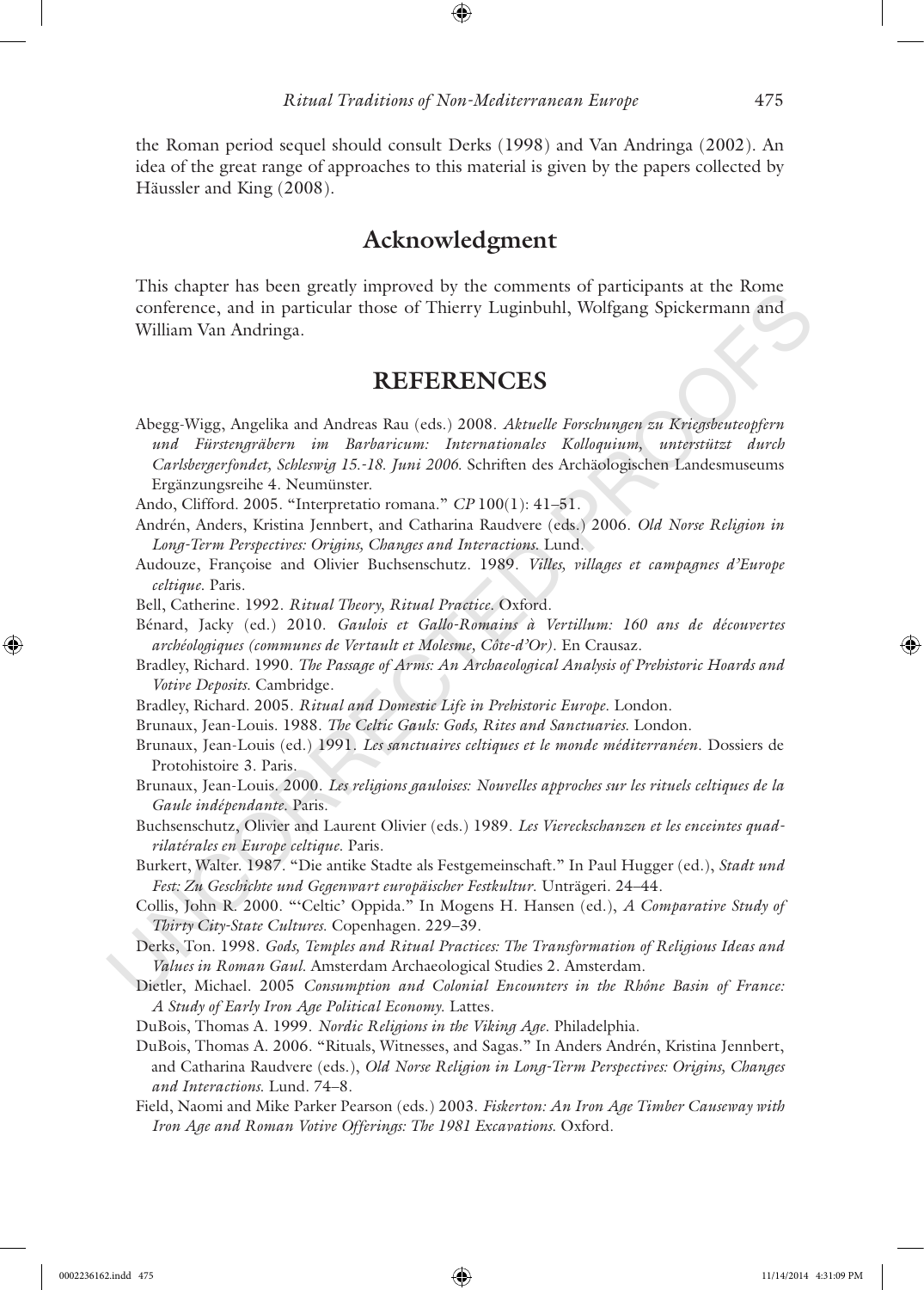⊕

- Fitzpatrick, Andrew P. 1991. "'Celtic (Iron Age) Religion': Traditional and Timeless?" *Sheffield Archaeological Review* 8:123–9.
- Frey, Otto‐Hermann 1969. *Die Entstehung der Situlenkunst*. Berlin.
- Garrow, Duncan and Chris Gosden 2012. *Technologies of Enchantment? Exploring Celtic Art: 400 BC to AD 100*. Oxford.
- Garrow, Duncan, Chris Gosden, and J.D. Hill (eds.) 2008. *Rethinking Celtic Art*. Oxford.

Goudineau, Christian (ed.) 2006. *Religion et société en Gaule*. Paris.

- Groot, Maaike. 2008. *Animals in Ritual and Economy in a Roman Frontier Community: Excavations at Tiel‐Passewaaij*. Amsterdam.
- Guichard, Vincent and Franck Perrin (eds.) 2002. *L'aristocratie celt à la fin de l'âge du fer (du IIe siècle avant J.‐C. au Ier siècle après J.‐C.)*. Bibracte 5. Glux‐en‐Glenne.
- Gwilt, Adam and Colin Haselgrove (eds.) 1997. *Reconstructing Iron Age Societies*. Oxford.

Haffner, Alfred (ed.) 1995. *Heiligtümer und Opferkulte der Kelten*. Hamburg.

- Haselgrove, Colin and David Wigg‐Wolf (eds.) 2005. *Iron Age Coinage and Ritual Practices*. Mainz.
- Häussler, Ralph and Anthony C. King (eds.) 2008. *Continuity and Innovation in Religion in the Roman West*. Providence, RI.
- Haynes, Ian. 1997. "Religion in the Roman Army: Unifying Aspects and Regional Trends." In Hubert Cancik and Jörg Rüpke (eds.), *Römische Reichsreligion und Provinzialreligion*. Tübingen. 113–26.
- Hedeager, Lotte. 1992. *Iron‐Age Societies: From Tribe to State in Northern Europe, 500 BC to AD700*. Oxford.
- Hill, J.D. 1995. *Ritual and Rubbish in the Iron Age of Wessex: A Study on the Formation of a Specific Archaeological Record*. Oxford.
- Hill, J.D. and Christopher Cumberpatch (eds.) 1995. *Different Iron Ages*. Oxford.
- Hingley, Richard 1997. "Iron, Iron-Working and Regeneration: A Study of the Symbolic Meaning of Metalworking in Iron Age Britain." In Adam Gwilt and Colin Haselgrove (eds.), *Reconstructing Iron Age Societies*. Oxford. 9–18.
- Hunter, Fraser. 2001. "The Carnyx in Iron Age Europe." *Antiquaries Journal* 81:77–108.
- Jørgensen, Lars, Birger Storgaard, and Lone Gebauer Thomsen (eds.) 2003. *The Spoils of Victory: The North in the Shadow of the Roman Empire*. Copenhagen.
- Kaul, Flemming. 2003. "The Hjortspring Find: The Oldest of the Large Nordic War Booty Sacrifices." In Lars Jørgensen, Birger Storgaard, and Lone Gebauer Thomsen (eds.), *The Spoils of Victory: The North in the Shadow of the Roman Empire*. Copenhagen. 212–23.
- Liénard, Pierre and Pascal Boyer. 2006. "Whence Collective Rituals? A Cultural Selection Model of Ritualized Behavior." *American Anthropologist* 108(4): 814–27.
- Méniel, Patrice. 2008. "Les restes d'animaux de l'espace public de l'oppidum du Titelberg." In Daniel Castella and Marie‐France Meylan Krause (eds.), *Topographie sacrée et rituels: Le cas d'Aventicum, capitale des Helvètes: Actes du colloque international d'Avenches 2–4 novembre 2006*. Basel. 167‐73. Lating a The Phasewoald, American Matterial Color 21 and the Real of the Real Action (Nicolar Color). Lating and Color Real Action (Nicolar Color) and The Real Action and Color Real Action and Color Real Action and Color
	- Nicolay, Johan 2007. *Armed Batavians: Use and Significance of Weaponry and Horse Gear from Non‐Military Contexts in the Rhine Delta (50 BC–AD 450)*. Amsterdam.
	- Oswald, Alisdair. 1997. "A Doorway on the Past: Practical and Mystic Concerns in the Orientation of Roundhouse Doorways." In Adam Gwilt and Colin Haselgrove (eds.), *Reconstructing Iron Age Societies*. Oxford. 87–95.
	- Parker Pearson, Mike. 1986. "Lindow Man and the Danish Connection: Further Light on the Mystery of the Bogman." *Anthropology Today* 12(1): 15–8.
	- Parker Pearson, Mike. 2006. "The Origins of Old Norse Ritual and Religion in European Perspective." In Anders Andrén, Kristina Jennbert, and Catharina Raudvere (eds.), *Old Norse Religion in Long‐Term Perspectives: Origins, Changes and Interactions*. Lund. 86–91.

⊕